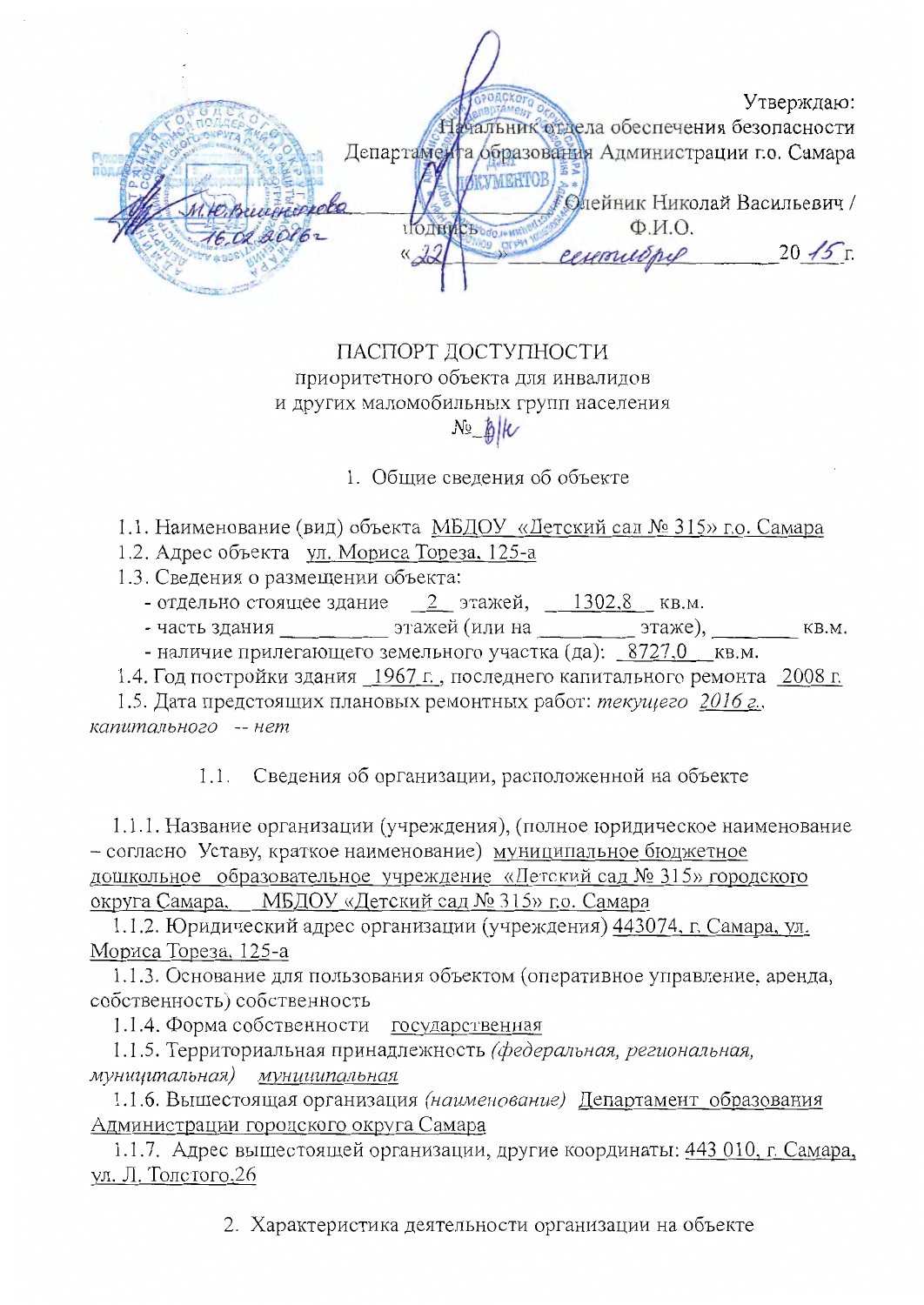(по обслуживанию населения)

2.1. Сфера деятельности (здравоохранение, образование, социальная защита, физическая культура и спорт, культура, связь и информация, транспорт, жилой фонд, потребительский рынок и сфера услуг, другое)

образование

2.2. Виды оказываемых услуг образовательные

2.3. Форма оказания услуг: (на объекте, с длительным пребыванием, в т.ч. проживанием, на дому, дистанционно)

2.4. Категории обслуживаемого населения по возрасту: дети

2.5. Категории обслуживаемых инвалидов: инвалиды, передвигающиеся на коляске, инвалиды с нарушениями опорно-двигательного аппарата; нарушениями нарушениями слуха, нарушениями умственного развития: зрения,  $He$ обслуживаются.

2.6. Плановая мощность: посещаемость (количество обслуживаемых в день), вместимость 230 воспитанников, пропускная способность 250 чел/день

2.7. Участие в исполнении ИПР инвалида, ребенка-инвалида нет

3. Состояние доступности объекта

3.1. Путь следования к объекту пассажирским транспортом

(описать маршрут движения с использованием пассажирского транспорта) Муниципальный автобус № 75, маршрутное такси № 89, ост. Карбышева Наличие адаптированного пассажирского транспорта к объекту нет

3.2. Путь к объекту от ближайшей остановки пассажирского транспорта:

3.2.1. расстояние до объекта от остановки транспорта 300 м.

3.2.2. время движения (пешком) 5 мин.

3.2.3. наличие выделенного от проезжей части пешеходного пути да

- 3.2.4. Перекрестки: регулируемые, со звуковой сигнализацией,
- 3.2.5. Информация на пути следования к объекту: нет
- 3.2.6. Перепады высоты на пути: есть

Их обустройство для инвалидов на коляске: нет

3.3. Организация доступности объекта для инвалидов - форма обслуживания\*

| Nº             | Категория инвалидов                 | Вариант организации   |  |
|----------------|-------------------------------------|-----------------------|--|
| $\Pi/\Pi$      | (вид нарушения)                     | доступности объекта   |  |
|                |                                     | (формы обслуживания)* |  |
|                | Все категории инвалидов и МГН       | ДУ                    |  |
|                | в том числе инвалиды:               |                       |  |
|                | передвигающиеся на креслах-колясках | ВНД                   |  |
| $\overline{4}$ | с нарушениями опорно-двигательного  | ДУ                    |  |
|                | аппарата                            |                       |  |
|                | с нарушениями зрения                | ДУ                    |  |
|                | с нарушениями слуха                 | Д١                    |  |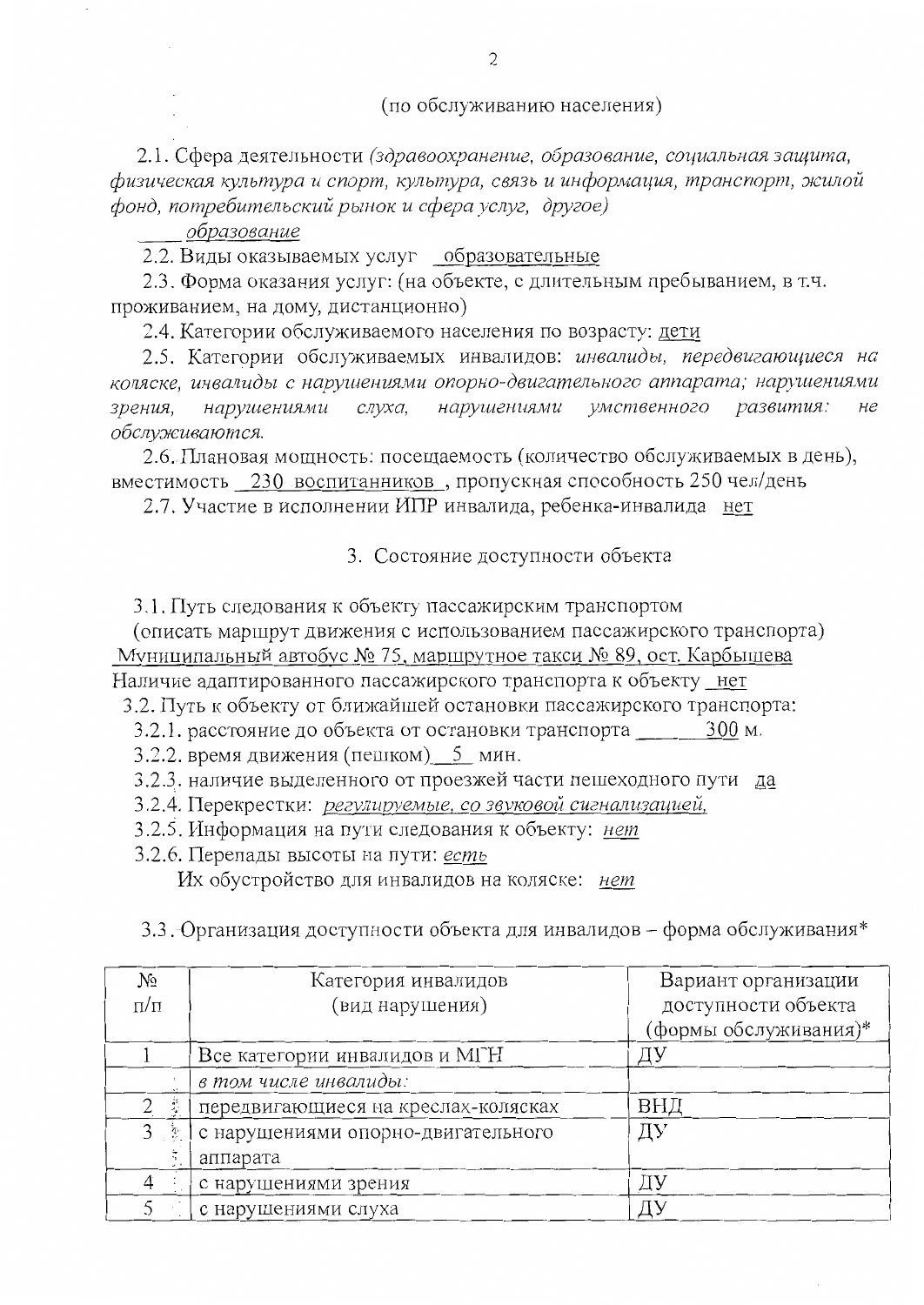С нарушениями умственного развития 6

\* - указывается один из вариантов: «А», «Б», «ДУ», «ВНД».

|  |  |  | 3.3. Организация доступности основных структурно-функциональных зог |  |
|--|--|--|---------------------------------------------------------------------|--|
|  |  |  |                                                                     |  |

| $N_{2}$   | Основные                                   | Состояние доступности, в |
|-----------|--------------------------------------------|--------------------------|
| $\Pi/\Pi$ | структурно-функциональные зоны             | том числе для основных   |
|           |                                            | категорий инвалидов**    |
|           | Территория, прилегающая к зданию           | ДЧ-И (О, С, Г, У)        |
|           | (участок)                                  |                          |
|           | Вход (входы) в здание                      | ДЧ-И $(O, C, \Gamma, V)$ |
|           | Путь (пути) движения внутри здания (в т.ч. | ДЧ-И $(O, C, \Gamma, Y)$ |
|           | пути эвакуации)                            |                          |
| 4         | Зона целевого назначения здания (целевого  | ДЧ-И $(O, C, \Gamma, Y)$ |
|           | посещения объекта)                         |                          |
| 5.        | Санитарно-гигиенические помещения          | ДЧ-И (О, С, Г, У)        |
| 6         | Система информации и связи (на всех зонах) | ДЧ-И (О, Г, У)           |
|           | Пути движения к объекту (от остановки      | ДЧ-В                     |
|           | транспорта)                                |                          |

\*\* - указывается один из вариантов: ДП-В - доступно полностью всем; ДП-И (К, О, С, Г, У) – доступно полностью избирательно (указать категории инвалидов); ДЧ-В - доступно частично всем; ДЧ-И (К, О, С, Г, У) - доступно частично избирательно (указать категории инвалидов): ДУ- доступно условно, ВНД временно недоступно.

3.5. ИТОГОВОЕ ЗАКЛЮЧЕНИЕ о состоянии доступности ОСИ: ДЧ-И (О, С, Г, У); ВНД (К)

## 4. Управленческое решение

## 4.1. Рекомендации по алаптации основных структурных элементов объекта

| No             | Основные структурно-функциональные зоны         | Рекомендации по   |
|----------------|-------------------------------------------------|-------------------|
| $\pi/\pi$      | объекта                                         | адаптации объекта |
|                |                                                 | (вид работы)***   |
|                | Территория, прилегающая к зданию (участок)      | Кап. ремонт       |
| $\overline{2}$ | Вход (входы) в здание                           | Кап. ремонт       |
| 3              | Путь (пути) движения внутри здания (в т.ч. пути | Кап. ремонт       |
|                | эвакуации)                                      |                   |
| $\overline{4}$ | Зона целевого назначения здания (целевого       | Кап. ремонт       |
|                | посещения объекта)                              |                   |
|                | Санитарно-гигиенические помещения               | Кап. ремонт       |
| 6              | Система информации на объекте (на всех зонах)   | Кап. ремонт       |
|                | Пути движения к объекту (от остановки           | Кап. ремонт       |
|                | транспорта)                                     |                   |
| 8              | Все зоны и участки                              | Кап. ремонт       |

ДУ